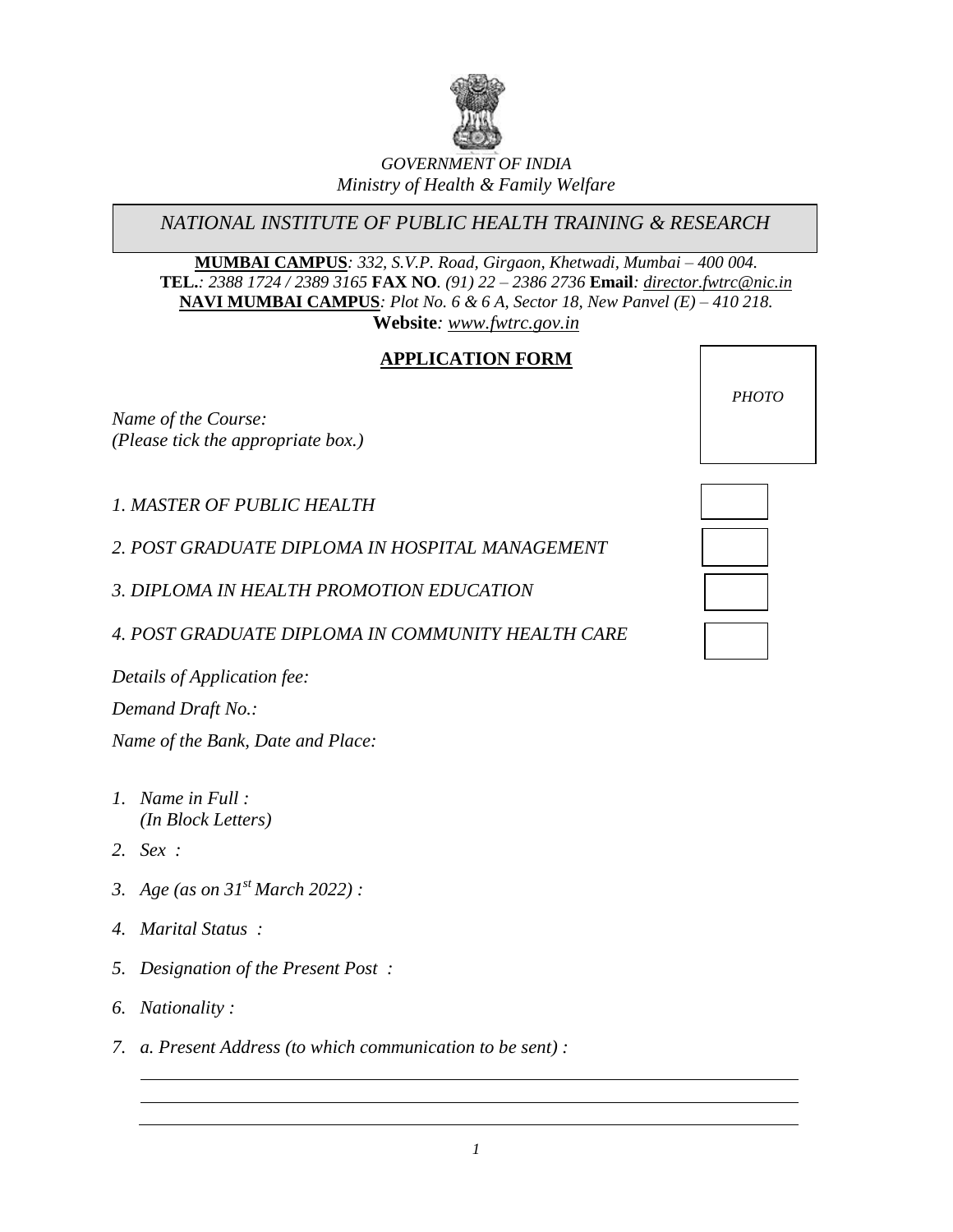| 8. Date & Place of Birth:                                    |  |                  |
|--------------------------------------------------------------|--|------------------|
| Date of Birth                                                |  |                  |
| 9. Do you belong to Scheduled Caste / Scheduled Tribe / OBC: |  | <b>YES</b><br>NO |
| If Yes,                                                      |  |                  |

*Sub-caste: \_\_\_\_\_\_\_\_\_\_\_\_\_\_\_\_\_\_\_\_\_\_\_\_*

*(Please attach Valid Caste Certificate & OBC Non-Creamy Layer Certificate from the District Authority otherwise application will be treated as general category.)*

*10. Academic record:*

 *Give particulars of all examinations and degrees obtained:*

| Exam / | Board/        | Medium of   | Year of | Division /   | Subject (s)    |
|--------|---------------|-------------|---------|--------------|----------------|
| Degree | Institution / | Examination | Passing | Class with   | <b>Offered</b> |
|        | University    |             |         | $%$ of marks |                |
|        |               |             |         |              |                |
|        |               |             |         |              |                |
|        |               |             |         |              |                |
|        |               |             |         |              |                |
|        |               |             |         |              |                |
|        |               |             |         |              |                |
|        |               |             |         |              |                |
|        |               |             |         |              |                |
|        |               |             |         |              |                |
|        |               |             |         |              |                |
|        |               |             |         |              |                |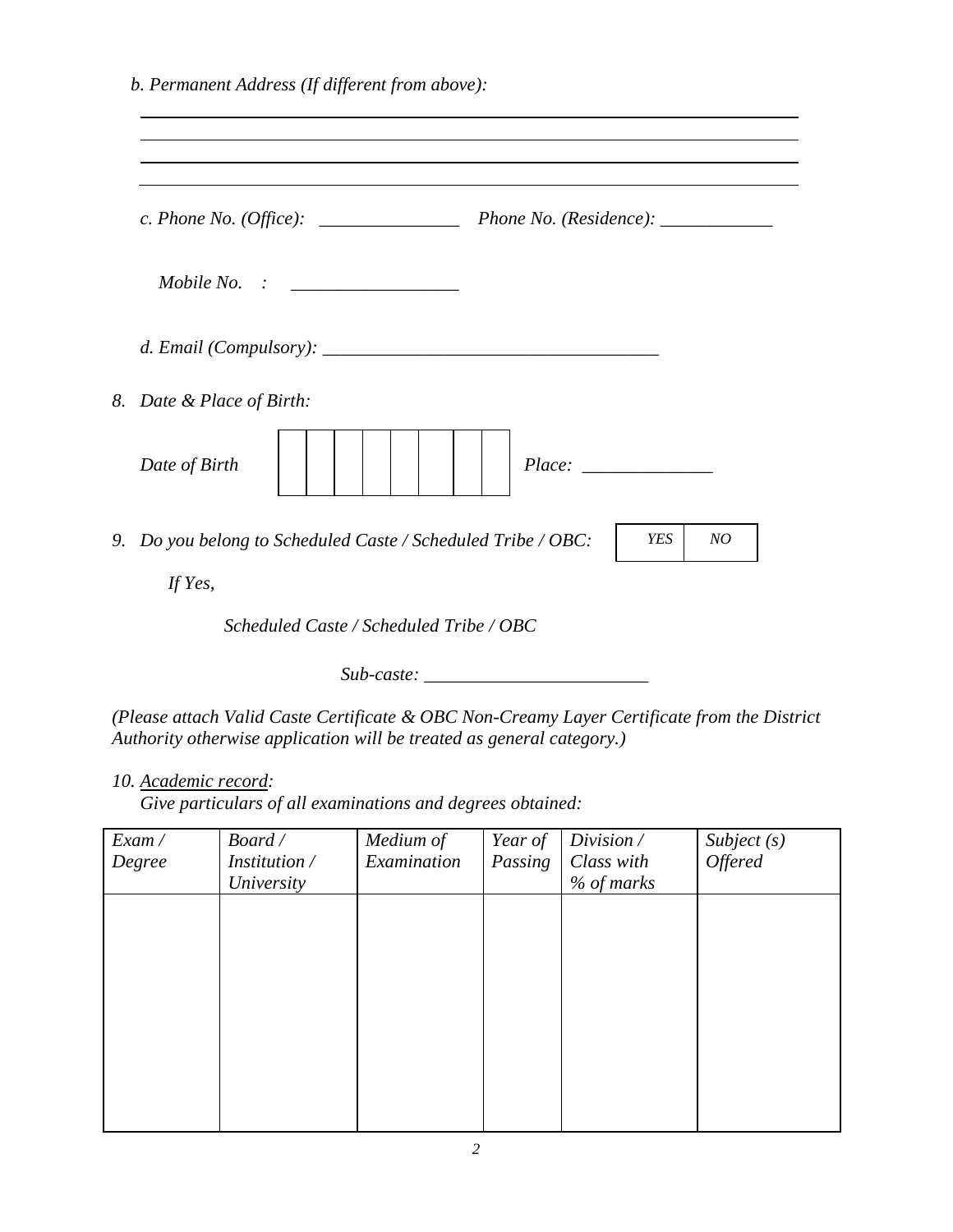# *11. Employment Record (If Any): (Please attach Experience certificate from Employer.)*

| Employer | Post held | From   | To     | Salary last | Reasons for leaving |
|----------|-----------|--------|--------|-------------|---------------------|
|          |           | (Date) | (Date) | Drawn       | the post            |
|          |           |        |        |             |                     |
|          |           |        |        |             |                     |
|          |           |        |        |             |                     |
|          |           |        |        |             |                     |
|          |           |        |        |             |                     |
|          |           |        |        |             |                     |
|          |           |        |        |             |                     |
|          |           |        |        |             |                     |
|          |           |        |        |             |                     |
|          |           |        |        |             |                     |

*12. List your important present job responsibilities:-*

*1.*

- *2.*
- *3.*
- *13. Give reasons in brief as to why you seek admission and your expectation from this training course: -*
- *(1)*

*(2)*

- *(3)*
- *14. Give names, occupations / positions, contact numbers and addresses of two references, other than your relatives, who are in a position to give information about you and your work :-*

| II |  |
|----|--|
|    |  |
|    |  |
|    |  |

## *DECLARATION BY THE APPLICANT*

*I hereby declare that all statements made in this application are true, complete and correct to the best of my knowledge and belief.*

*SIGNATURE OF THE APPLICANT*

*Place & Date:*